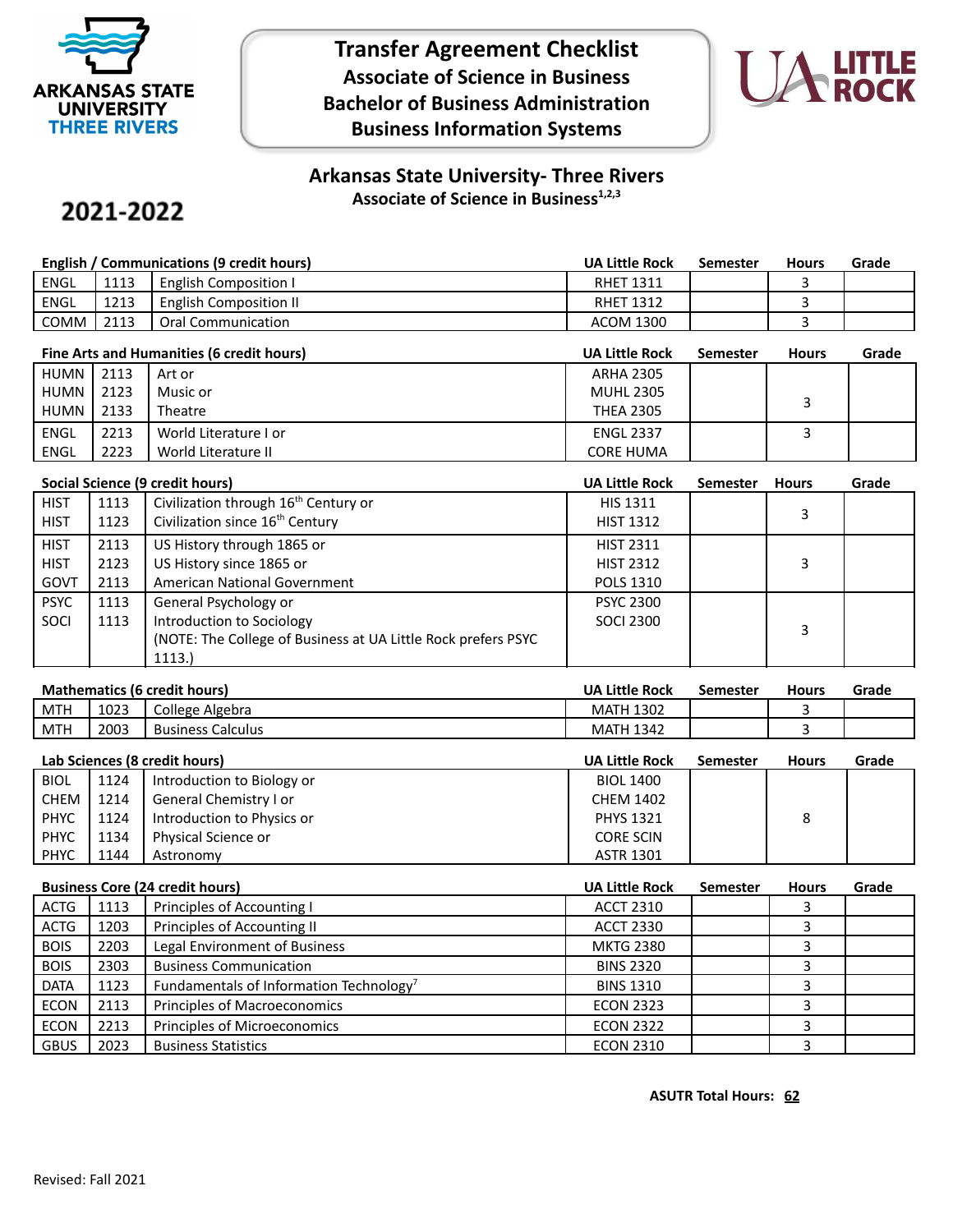

**Transfer Agreement Checklist Associate of Science in Business Bachelor of Business Administration Business Information Systems**



#### **University of Arkansas at Little Rock** 2021-2022 **Bachelor of Business Administration Business Information Systems<sup>4</sup>**

| <b>Professional Business Courses (28 credit hours)</b> |           |                                            | <b>Semester</b> | <b>Hours</b> | Grade |
|--------------------------------------------------------|-----------|--------------------------------------------|-----------------|--------------|-------|
| <b>BSAD</b>                                            | 2010/4010 | Career Catalyst <sup>6</sup>               |                 | 0            |       |
| <b>BSAD</b>                                            | 3100      | <b>Business Professionalism</b>            |                 |              |       |
| <b>BINS</b>                                            | 3305      | Information Systems for Decision Making    |                 | 3            |       |
| <b>BINS</b>                                            | 3352      | Data Analysis and Visualization            |                 | 3            |       |
| <b>BINS</b>                                            | 3380      | <b>Business Communication</b>              |                 | 3            |       |
| <b>ECON</b>                                            | 3355      | <b>Quantitative Business Analysis</b>      |                 | 3            |       |
| <b>FINC</b>                                            | 3310      | <b>Business Finance</b>                    |                 | 3            |       |
| <b>MGMT</b>                                            | 3300      | <b>Principles of Management</b>            |                 | 3            |       |
| <b>MGMT</b>                                            | 3304      | <b>Operations Management</b>               |                 | 3            |       |
| <b>MGMT</b>                                            | 4380      | <b>Business Strategy (Capstone Course)</b> |                 | 3            |       |
| <b>MKTG</b>                                            | 3350      | Principles of Marketing                    |                 | 3            |       |

| <b>Business Information Systems Major Requirements (24 credit hours)</b> |      | Semester                                    | <b>Hours</b> | Grade |  |
|--------------------------------------------------------------------------|------|---------------------------------------------|--------------|-------|--|
| <b>BINS</b>                                                              | 3307 | Systems Development Methodologies           |              |       |  |
| <b>BINS</b>                                                              | 4312 | <b>Object-Oriented Programming</b>          |              |       |  |
| <b>BINS</b>                                                              | 4314 | <b>Advanced Programming</b>                 |              |       |  |
| <b>BINS</b>                                                              | 4331 | Management of Information Resources         |              |       |  |
| <b>BINS</b>                                                              | 4350 | <b>Business Database Management Systems</b> |              |       |  |
| <b>BINS</b>                                                              | 4351 | Data Analysis and Reporting                 |              |       |  |
| <b>BINS</b>                                                              | 4352 | <b>Big Data Analytics Tools</b>             |              |       |  |
| <b>BINS</b>                                                              | 4355 | Info. Systems Development Project           |              |       |  |

#### **Business Information Systems Electives (6 credit hours) Choose One Option**

|             |                         | <b>Business Analytics Option***</b>                | <b>Semester</b> | <b>Hours</b> | Grade |
|-------------|-------------------------|----------------------------------------------------|-----------------|--------------|-------|
| <b>ECON</b> | 4350                    | Applied Econometrics or                            |                 |              |       |
| <b>ERSC</b> | 4421                    | Introduction to GIS or                             |                 |              |       |
| <b>FINC</b> | 4355                    | Predictive Data Analysis or                        |                 |              |       |
| <b>IFSC</b> | 4325                    | Data Mining Concepts and Techniques or             |                 | 6            |       |
| <b>IFSC</b> | 4345                    | Information Visualization or                       |                 |              |       |
| <b>MGMT</b> | 4304                    | Supply Chain Management or                         |                 |              |       |
| <b>MKTG</b> | 3385                    | Consumer Analysis and Behavior or                  |                 |              |       |
| <b>MKTG</b> | 4310                    | Marketing Research                                 |                 |              |       |
|             |                         | <b>Management/Entrepreneurship Option</b>          | <b>Semester</b> | <b>Hours</b> | Grade |
| <b>MGMT</b> | 3320                    | Human Resources Management or                      |                 |              |       |
| <b>MGMT</b> | 3340                    | Managing People in Organizations or                |                 |              |       |
| <b>MGMT</b> | 3362                    | Venture Management & Decision Making or            |                 |              |       |
| <b>MGMT</b> | 4361                    | Business Planning and Product Innovation** or      |                 | 6            |       |
| <b>MGMT</b> | 4383                    | Entrepreneurial Perspectives or                    |                 |              |       |
| <b>MGMT</b> | 4391                    | Employment Law or                                  |                 |              |       |
| <b>SPCH</b> | 3320                    | <b>Advanced Public Speaking</b>                    |                 |              |       |
|             | <b>Technical Option</b> |                                                    | <b>Semester</b> | <b>Hours</b> | Grade |
| ARST        | 2318                    | Computer Application in Art*** or                  |                 |              |       |
| <b>ARST</b> | 4348                    | Web Design** or                                    |                 | 6            |       |
| <b>BINS</b> | 4309                    | Special Topics in Business Information Systems or  |                 |              |       |
| <b>BINS</b> | 4311                    | Security Issues & Adv. Topics in Network Tech.* or |                 |              |       |